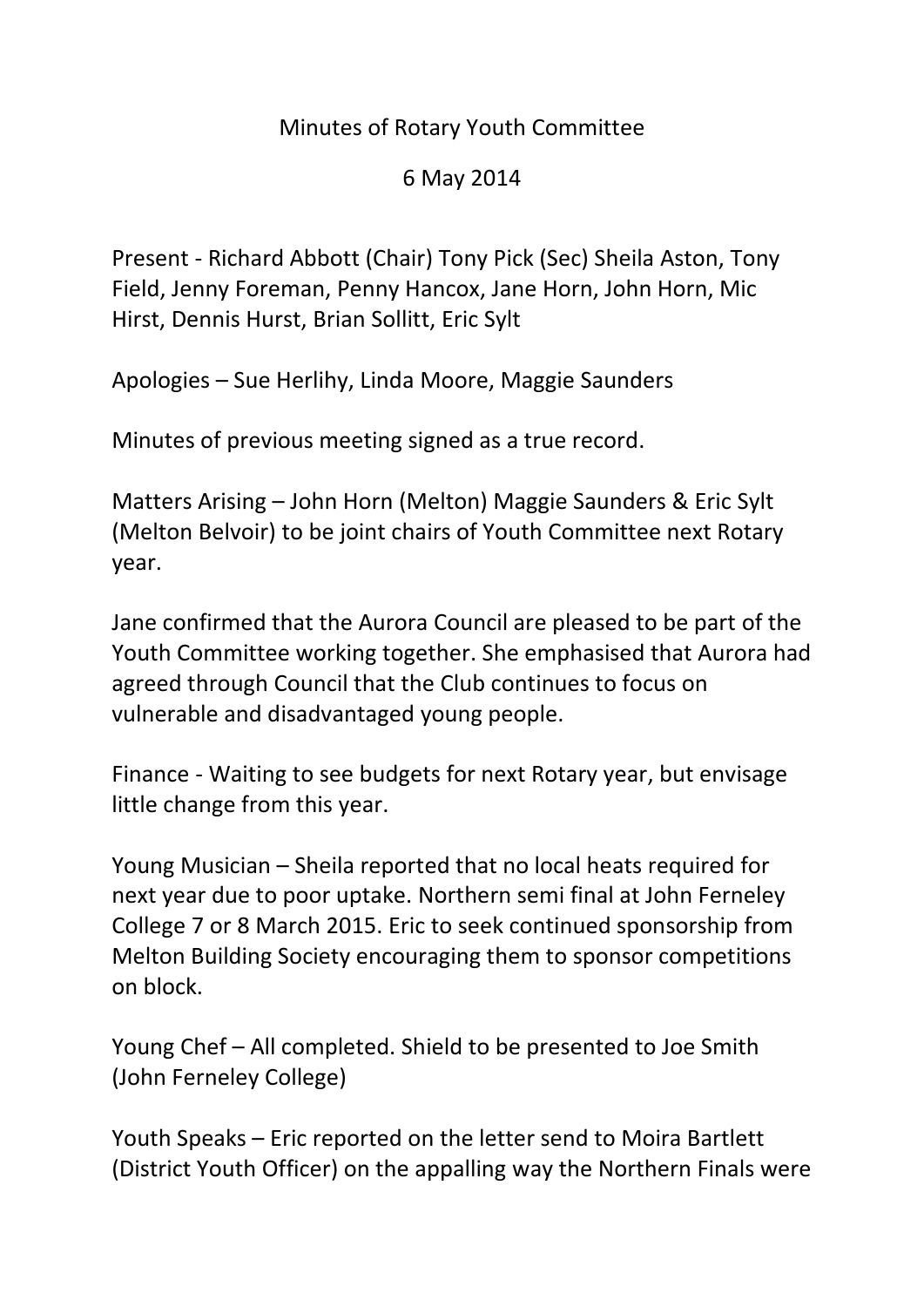conducted and the distress caused to competitors and staff supporters from Vale of Catmose School in Oakham. We have had a reply which infers that nothing can be done until the RIBI Mid Year Review in the Autumn. We have indicated that this is not at all satisfactory since, by then, the competion will again be underway. Serious consideration to be discussed at a future meeting to our continued involvement in Youth Speaks.

Young Photographer – Eric reported no entries this year. The Melton Photographic Society had offered further support and encouragement to competitors in future years.

Young Writer – John reported that two entries from John Ferneley College had been sent to area final and we received a winner in Miriam Roberts and second in Yaznia Pourmozafari. Maggie had one junior entry from Brownlow School who automatically won the competition. The shield to remain in Melton at John Ferneley College. Congratulations expressed to our winners.

Young Designer – Mic reported the competition to be judged on 11 June 2014 from 2 pm with presentations at 5.00pm. Tony Pick, Jim Schofield and David Ward to act as judges. Jane to ask at Aurora if had any female member who could join the judging panel.

Rotary Stars – All in place with prize books. Waiting to visit schools in summer term.

RYLA – Maggie reported via Richard that no ATC candidates were 18yrs old this summer so no candidates from that source. Jane ask if the Hub had been approached we were confident that was the case as well as news of RYLA in the Melton Times.

Youth Exchange – Richard reported that Sophie Bradshaw was to be our only candidate this year the other three had for various reasons dropped out as all four had last year. Sophie was not able to go to